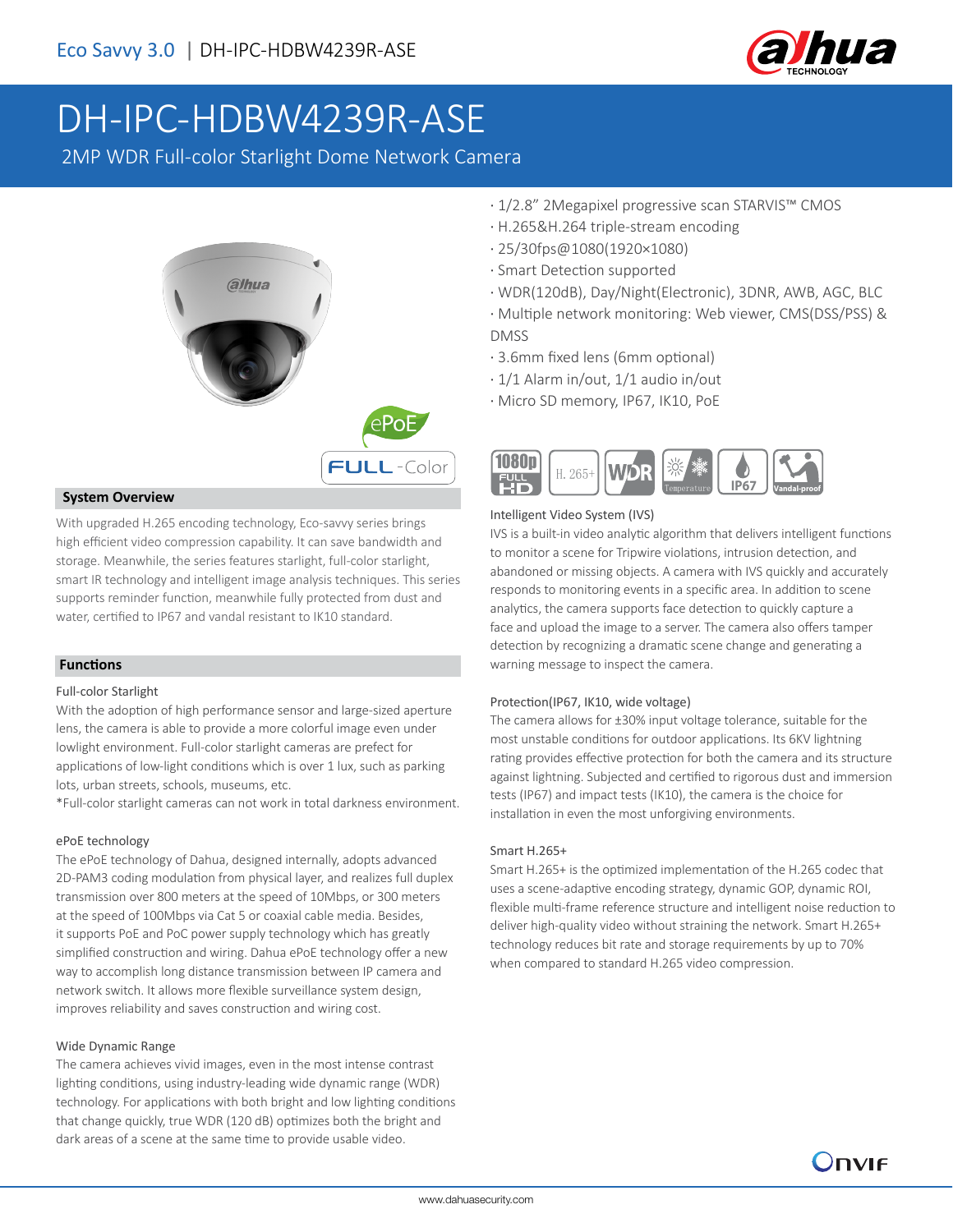## Eco Savvy 3.0 |DH-IPC-HDBW4239R-ASE

### **Technical Specification**

### Camera

| <u>CALLET</u>               |                                       |                                                                                                                                      |            |           |          |
|-----------------------------|---------------------------------------|--------------------------------------------------------------------------------------------------------------------------------------|------------|-----------|----------|
| Image Sensor                |                                       | 1/2.8" 2Megapixel progressive scan CMOS                                                                                              |            |           |          |
| <b>Effective Pixels</b>     |                                       | 1920(H) x 1080(V)                                                                                                                    |            |           |          |
| RAM/ROM                     |                                       | 256MB/32MB                                                                                                                           |            |           |          |
| <b>Scanning System</b>      |                                       | Progressive                                                                                                                          |            |           |          |
| Electronic Shutter Speed    |                                       | Auto/Manual, 1/3~1/100000s                                                                                                           |            |           |          |
| Minimum Illumination        |                                       | 0.001ux/F1.0 ( Color,1/3s,30IRE)<br>0.006Lux/F1.0 ( Color, 1/30s, 30IRE)                                                             |            |           |          |
| S/N Ratio                   |                                       | More than 50dB                                                                                                                       |            |           |          |
| <b>IR LEDS</b>              |                                       | N/A                                                                                                                                  |            |           |          |
| Lens                        |                                       |                                                                                                                                      |            |           |          |
| Lens Type                   |                                       | Fixed                                                                                                                                |            |           |          |
| Mount Type                  |                                       | Board-in                                                                                                                             |            |           |          |
| Focal Length                |                                       | 3.6mm (6mm optional)                                                                                                                 |            |           |          |
| Max. Aperture               |                                       | F1.0(F1.0)                                                                                                                           |            |           |          |
| Angle of View               |                                       | H: 87°/54°, V:47°/20°                                                                                                                |            |           |          |
| Optical Zoom                |                                       | N/A                                                                                                                                  |            |           |          |
| <b>Focus Control</b>        |                                       | Fixed                                                                                                                                |            |           |          |
| <b>Close Focus Distance</b> |                                       | 1.6m(5.3ft)/3.5m (11.5ft)                                                                                                            |            |           |          |
|                             | Lens                                  | Detect                                                                                                                               | Observe    | Recognize | Identify |
| <b>DORI</b><br>Distance     | $3.6$ mm                              | 53m(174ft)                                                                                                                           | 21m(69ft)  | 11m(36ft) | 5m(16ft) |
|                             | 6.0 mm                                | 83m(289ft)                                                                                                                           | 33m(108ft) | 17m(56ft) | 8m(26ft) |
| Pan/Tilt/Rotation           |                                       |                                                                                                                                      |            |           |          |
| Pan/Tilt/Rotation Range     |                                       | Pan:0°~360°; Tilt:0°~80°; Rotation:0°~360°                                                                                           |            |           |          |
| Intelligence                |                                       |                                                                                                                                      |            |           |          |
| <b>Event Trigger</b>        |                                       | Motion detection, Video tampering, Scene changing,<br>Network disconnection, IP address conflict, Illegal<br>Access, Storage anomaly |            |           |          |
| IVS                         |                                       | Tripwire, Intrusion, Object Abandoned/Missing                                                                                        |            |           |          |
|                             | <b>Advanced Intelligent Functions</b> | <b>Face Detection</b>                                                                                                                |            |           |          |
| Video                       |                                       |                                                                                                                                      |            |           |          |
| Compression                 |                                       | H.265/H.264/H.264B/H.264H/MJPEG(Sub Stream)                                                                                          |            |           |          |
| <b>Smart Codec</b>          |                                       | Support H.265+/H.264+                                                                                                                |            |           |          |
| <b>Streaming Capability</b> |                                       | 3 Streams                                                                                                                            |            |           |          |
| Resolution                  |                                       | 1080P(1920x1080)/1.3M(1280x960)/<br>720P(1280×720)/D1(704×576/704×480)/<br>VGA(640×480)/CIF(352×288/352×240)                         |            |           |          |
|                             |                                       | Main Stream: 1080P(1~25/30fps)                                                                                                       |            |           |          |
| Frame Rate                  |                                       | Sub Stream: D1(1~25/30fps)                                                                                                           |            |           |          |
|                             |                                       | Third Stream: 1080P(1~25/30fps)                                                                                                      |            |           |          |
| <b>Bit Rate Control</b>     |                                       | CBR/VBR                                                                                                                              |            |           |          |
| <b>Bit Rate</b>             |                                       | H.264: 24K ~ 10240Kbps<br>H.265: 14K ~ 9984Kbps                                                                                      |            |           |          |
|                             |                                       |                                                                                                                                      |            |           |          |

| Day/Night                               | Color(default) /Auto(Electronic) / B/W                                                                                                                                       |  |  |  |
|-----------------------------------------|------------------------------------------------------------------------------------------------------------------------------------------------------------------------------|--|--|--|
| <b>BLC Mode</b>                         | BLC / HLC / WDR(120dB)                                                                                                                                                       |  |  |  |
| <b>White Balance</b>                    | Auto/Natural/Street Lamp/Outdoor/Manual                                                                                                                                      |  |  |  |
| Gain Control                            | Auto/Manual                                                                                                                                                                  |  |  |  |
| <b>Noise Reduction</b>                  | 3D DNR                                                                                                                                                                       |  |  |  |
| <b>Motion Detetion</b>                  | Off / On (4 Zone, Rectangle)                                                                                                                                                 |  |  |  |
| Region of Interest                      | Off / On (4 Zone)                                                                                                                                                            |  |  |  |
| Electronic Image Stabilization<br>(EIS) | N/A                                                                                                                                                                          |  |  |  |
| Smart IR                                | N/A                                                                                                                                                                          |  |  |  |
| Defog                                   | N/A                                                                                                                                                                          |  |  |  |
| Digital Zoom                            | 16x                                                                                                                                                                          |  |  |  |
| Flip                                    | 0°/90°/180°/270°                                                                                                                                                             |  |  |  |
| Mirror                                  | Off/On                                                                                                                                                                       |  |  |  |
| <b>Privacy Masking</b>                  | Off / On (4 Area, Rectangle)                                                                                                                                                 |  |  |  |
| Audio                                   |                                                                                                                                                                              |  |  |  |
| Compression                             | G.711a/ G.711Mu/ AAC/ G.726                                                                                                                                                  |  |  |  |
| Network                                 |                                                                                                                                                                              |  |  |  |
| Ethernet                                | RJ-45 (10/100Base-T)                                                                                                                                                         |  |  |  |
| Protocol                                | HTTP;HTTPS;TCP;ARP;RTSP;RTP;RTCP;UDP;PPPOE;IE<br>EE802.1X;SMTP;SNMP;FTP;DHCP;DNS;DDNS;PPPoE;<br>IPV4/V6;QoS;UPnP;NTP;Bonjour;IEEE 802.1X;Multic<br>ast;ICMP;IGMP;TLS;SSH;NFS |  |  |  |
| Interoperability                        | ONVIF Profile S&G, API                                                                                                                                                       |  |  |  |
| <b>Streaming Method</b>                 | Unicast / Multicast                                                                                                                                                          |  |  |  |
| Max. User Access                        | 10 Users / 20 Users                                                                                                                                                          |  |  |  |
| <b>Edge Storage</b>                     | <b>NAS</b><br>Local PC for instant recording<br>Mirco SD card 128GB                                                                                                          |  |  |  |
| <b>Web Viewer</b>                       | IE, Chrome, Firefox, Safari                                                                                                                                                  |  |  |  |
| Management Software                     | Smart PSS, DSS, DMSS                                                                                                                                                         |  |  |  |
| <b>Smart Phone</b>                      | IOS, Android                                                                                                                                                                 |  |  |  |
| Certifications                          |                                                                                                                                                                              |  |  |  |
| Certifications                          | CE (EN 60950:2000)<br>UL:UL60950-1<br>FCC: FCC Part 15 Subpart B                                                                                                             |  |  |  |
| Interface                               |                                                                                                                                                                              |  |  |  |
| Video Interface                         | N/A                                                                                                                                                                          |  |  |  |
| Audio Interface                         | 1/1 channel In/Out                                                                                                                                                           |  |  |  |
| <b>RS485</b>                            | N/A                                                                                                                                                                          |  |  |  |
| Alarm                                   | 1 channel In: 5mA 5VDC<br>1 channel Out: 300mA 12VDC                                                                                                                         |  |  |  |
| Electrical                              |                                                                                                                                                                              |  |  |  |
| Power Supply                            | DC12V, PoE(802.3af)(Class 0)                                                                                                                                                 |  |  |  |
| Power Consumption                       | <3.7W                                                                                                                                                                        |  |  |  |